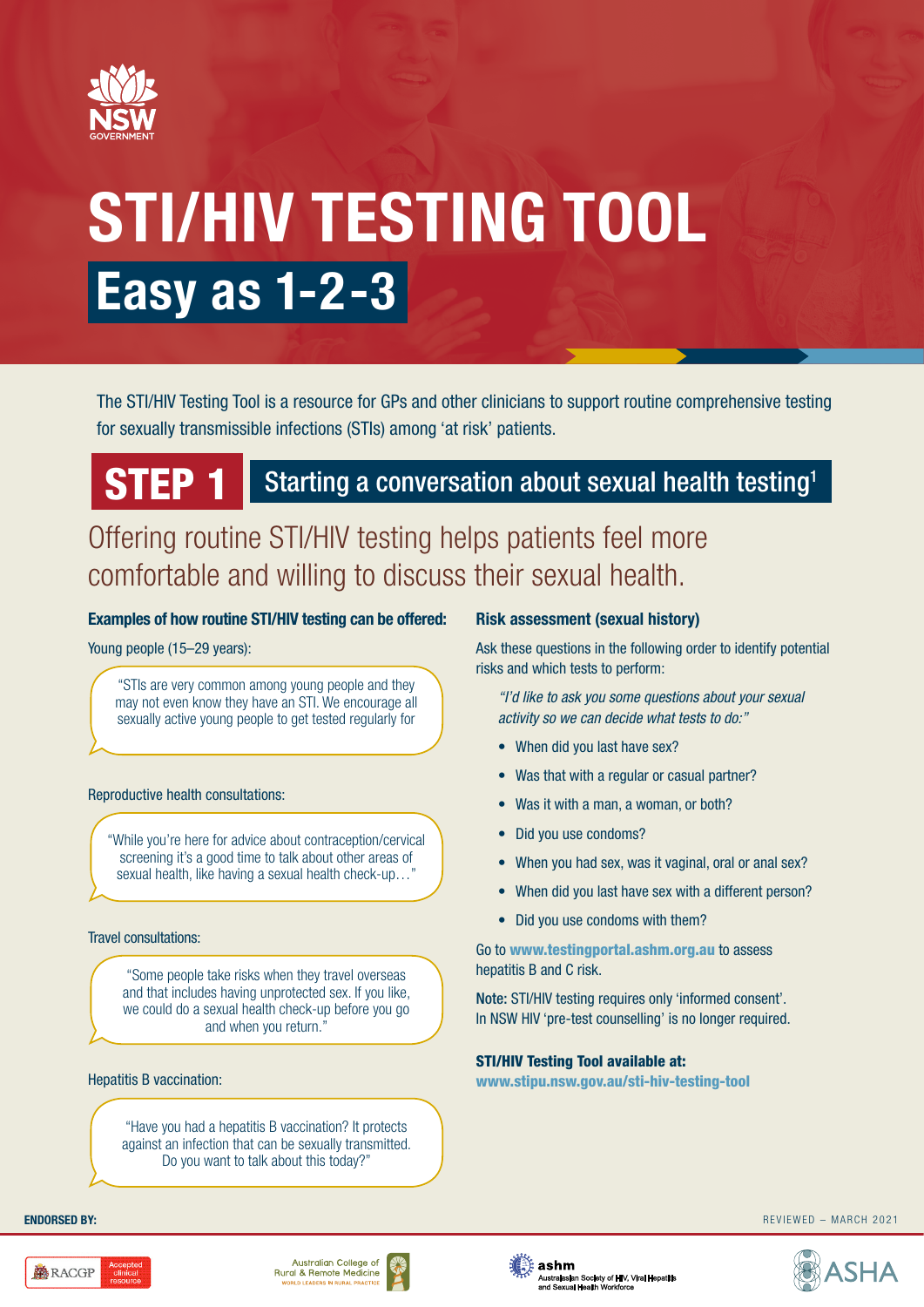## **STEP 2A** STI/HIV testing table

Recommendations from the [Australian STI Management Guidelines](http://www.sti.guidelines.org.au/)<sup>1</sup> (unless otherwise stated)

| ms                                  |
|-------------------------------------|
| ptoms                               |
|                                     |
| -sharing partners                   |
| IV-negative test result             |
|                                     |
|                                     |
| lealth Unit (PHU) and/or specialist |
|                                     |
|                                     |
| d/or specialist                     |
| ection                              |
|                                     |
|                                     |

| <b>WHO</b>                                                                                                                                          | <b>WHAT</b>                                              | <b>HOW OFTEN</b>                                                                                                                                                                                                                                                                             | <b>FEMALES</b>        |                                                                                                                                                                             |                                                                                                        |  |
|-----------------------------------------------------------------------------------------------------------------------------------------------------|----------------------------------------------------------|----------------------------------------------------------------------------------------------------------------------------------------------------------------------------------------------------------------------------------------------------------------------------------------------|-----------------------|-----------------------------------------------------------------------------------------------------------------------------------------------------------------------------|--------------------------------------------------------------------------------------------------------|--|
| Is the patient?                                                                                                                                     | Infection?                                               | <b>Should you test?</b>                                                                                                                                                                                                                                                                      |                       | Vaginal swab* OR                                                                                                                                                            |                                                                                                        |  |
| <b>Young people</b><br>$(15-29 \text{ years})$                                                                                                      | <b>CHLAMYDIA</b><br><b>HEPATITIS B</b>                   | Annually<br>Confirm HBV immune status (history of prior vaccination or serology) and vaccinate if not immune <sup>2</sup>                                                                                                                                                                    | <b>CHLAMYDIA</b>      | First pass urine (at any time of the day)* OR<br>Endocervical swab**                                                                                                        | Chlamydia NAAT (PCR)                                                                                   |  |
|                                                                                                                                                     | <b>GONORRHOEA</b><br><b>SYPHILIS</b>                     | Consider according to risk assessment and local STI and HIV prevalence <sup>3</sup>                                                                                                                                                                                                          |                       | <i>*Self-collected</i> ** Clinician-collected<br>Vaginal swab* OR<br>First pass urine (at any time of the day)* OR                                                          | Gonorrhoea NAAT (PCR)                                                                                  |  |
|                                                                                                                                                     | <b>HIV</b>                                               |                                                                                                                                                                                                                                                                                              | <b>GONORRHOEA</b>     | Endocervical swab**<br>Throat swab (for female sex workers ONLY)**                                                                                                          |                                                                                                        |  |
| <b>Asymptomatic</b><br>people requesting<br><b>STI/HIV testing</b><br><b>Gi</b>                                                                     | <b>CHLAMYDIA</b>                                         | Annually or more often according to risk assessment                                                                                                                                                                                                                                          |                       | <i>*Self-collected</i> **Clinician-collected                                                                                                                                |                                                                                                        |  |
|                                                                                                                                                     | <b>HEPATITIS B</b><br><b>GONORRHOEA</b>                  | Confirm HBV immune status (history of prior vaccination or serology) and vaccinate if not immune <sup>2</sup>                                                                                                                                                                                | <b>TRICHOMONIASIS</b> | Vaginal swab* OR<br>First pass urine (at any time of the day)*<br>*Self-collected                                                                                           | Trichomonas NAAT (PCR)                                                                                 |  |
|                                                                                                                                                     | <b>SYPHILIS</b>                                          | Consider according to risk assessment and local STI and HIV prevalence <sup>3</sup>                                                                                                                                                                                                          | MALES<br>$\mathbf 0$  |                                                                                                                                                                             |                                                                                                        |  |
|                                                                                                                                                     | <b>HIV</b>                                               | Offer to everyone requesting testing <sup>4</sup>                                                                                                                                                                                                                                            |                       | First pass urine (at any time of the day)*                                                                                                                                  |                                                                                                        |  |
| <b>Aboriginal and/or</b><br><b>Torres Strait</b><br><b>Islander people</b><br>$\begin{array}{ c c } \hline \hline \hline \hline \hline \end{array}$ | <b>CHLAMYDIA</b><br><b>GONORRHOEA</b><br><b>SYPHILIS</b> | Annually or more often according to risk assessment                                                                                                                                                                                                                                          | <b>CHLAMYDIA</b>      | - AND THE FOLLOWING FOR MSM:<br>Throat swab (for MSM)**<br>Rectal swab (for MSM)***<br>*Self-collected **Clinician-collected *** Self-collected or Clinician-collected      | Chlamydia NAAT (PCR)                                                                                   |  |
|                                                                                                                                                     | <b>HEPATITIS C</b><br>$HIV^*$                            | Consider a low threshold for offering testing for all infections - risk assessments assist<br>with appropriate STI/BBV testing but are difficult to implement in some situations<br>* Especially in the presence of other STIs <sup>3</sup><br>** For those from rural/regional/remote areas | <b>GONORRHOEA</b>     | First pass urine (at any time of the day)*<br>Throat swab (for MSM)**<br>Rectal swab (for MSM)***<br>**Clinician-collected *** <i>Self-collected</i> or Clinician-collected | Gonorrhoea NAAT (PCR)                                                                                  |  |
|                                                                                                                                                     | <b>HEPATITIS B</b>                                       | Confirm HBV immune status (history of prior vaccination or serology) and vaccinate if not immune <sup>2</sup>                                                                                                                                                                                |                       | <b>CHO</b> FEMALES AND MALES                                                                                                                                                |                                                                                                        |  |
|                                                                                                                                                     | <b>TRICHOMONIASIS</b>                                    | Test those from rural/regional/remote areas                                                                                                                                                                                                                                                  | <b>SYPHILIS</b>       | <b>Blood</b>                                                                                                                                                                | Syphilis serology                                                                                      |  |
| <b>Men who have sex</b>                                                                                                                             | <b>CHLAMYDIA</b>                                         |                                                                                                                                                                                                                                                                                              | <b>HIV</b>            | <b>Blood</b>                                                                                                                                                                | HIV Ab/Ag                                                                                              |  |
| with men (MSM)                                                                                                                                      | <b>GONORRHOEA</b>                                        | • 3 monthly testing for men who have had any type of sex with another man in the last 3 months<br>• MSM who are not sexually active or in monogamous relationships may be tested less frequently,                                                                                            | <b>HEPATITIS A</b>    | <b>Blood</b>                                                                                                                                                                | Anti-HAV Ig-total                                                                                      |  |
| (ref: STIGMA<br>Guidelines <sup>5</sup> )<br><b>Ti</b>                                                                                              | <b>SYPHILIS</b><br><b>HIV</b>                            | but at least annually                                                                                                                                                                                                                                                                        | <b>HEPATITIS B</b>    | <b>Blood</b>                                                                                                                                                                | HBsAg (Antenatal screening test)<br>Anti-HBc (Acute, chronic or past infection)<br>Anti-HBs (Immunity) |  |
|                                                                                                                                                     | <b>HEPATITIS A</b><br><b>HEPATITIS B</b>                 | Confirm HAV and HBV immune status (history of prior vaccination or serology) and vaccinate<br>if not immune <sup>2</sup>                                                                                                                                                                     | <b>HEPATITIS C</b>    | <b>Blood</b>                                                                                                                                                                | <b>HCV Ab</b>                                                                                          |  |
|                                                                                                                                                     | <b>HEPATITIS C</b>                                       | If HIV-positive, on PrEP or have history of injecting drug use                                                                                                                                                                                                                               |                       |                                                                                                                                                                             |                                                                                                        |  |
| <b>Sex workers</b><br>(see 'MSM' for male<br>sex workers)<br><b>Afi</b><br>W                                                                        | <b>CHLAMYDIA</b><br><b>GONORRHOEA</b>                    | Testing should be based on: local STI prevalence; symptoms; diagnosed or suspected STI in<br>contact; and clinical findings                                                                                                                                                                  | More information      | <b>Australian STI Management Guidelines</b><br>www.sti.guidelines.org.au                                                                                                    | HIV, Hepatitis B & C Testing Portal<br>www.testingportal.ashm.org.au                                   |  |
|                                                                                                                                                     | <b>SYPHILIS</b><br><b>HIV</b>                            | Frequency based on risk assessment (private and professional life)<br>Offer testing more often if condom use is <100% (including history of condom breakages/slippages)<br>or at patient request                                                                                             | <b>STEP 3</b>         | <b>Contact tracing<sup>8</sup></b>                                                                                                                                          |                                                                                                        |  |
|                                                                                                                                                     | <b>HEPATITIS A</b><br><b>HEPATITIS B</b>                 | Confirm HAV and HBV immune status (history of prior vaccination or serology) and vaccinate<br>if not immune <sup>2</sup>                                                                                                                                                                     |                       | How far back to contact trace:                                                                                                                                              |                                                                                                        |  |
|                                                                                                                                                     | <b>HEPATITIS C</b>                                       | According to risk assessment: If antibody positive, test for hepatitis C NAAT to determine if patient                                                                                                                                                                                        | <b>INFECTION</b>      | <b>HOW FAR BACK TO TRACE</b>                                                                                                                                                |                                                                                                        |  |
|                                                                                                                                                     |                                                          | has chronic hepatitis C                                                                                                                                                                                                                                                                      | <b>CHLAMYDIA</b>      | 6 months                                                                                                                                                                    |                                                                                                        |  |
| <b>People who</b><br>inject drugs                                                                                                                   | <b>CHLAMYDIA</b>                                         |                                                                                                                                                                                                                                                                                              | <b>GONORRHOEA</b>     | 2 months                                                                                                                                                                    |                                                                                                        |  |
|                                                                                                                                                     | <b>GONORRHOEA</b><br><b>SYPHILIS</b>                     | Annually or more often according to risk assessment                                                                                                                                                                                                                                          |                       | Primary syphilis - 3 months plus duration of symptoms                                                                                                                       |                                                                                                        |  |
| (P <sup>MID</sup>                                                                                                                                   | <b>HEPATITIS A</b><br><b>HEPATITIS B</b>                 | Confirm HAV and HBV immune status (history of prior vaccination or serology) and vaccinate<br>if not immune <sup>2</sup>                                                                                                                                                                     | <b>SYPHILIS</b>       | Secondary syphilis - 6 months plus duration of symptoms<br>Early latent syphilis - 12 months                                                                                |                                                                                                        |  |
|                                                                                                                                                     | <b>HIV</b><br><b>HEPATITIS C</b>                         | According to risk assessment and annually with an ongoing history of injecting drugs                                                                                                                                                                                                         | <b>HIV</b>            | Start with recent sexual or injecting drug use needle-sharing partners<br>Outer limit is onset of risk behaviour or last known HIV-negative test result                     |                                                                                                        |  |
|                                                                                                                                                     |                                                          | Routine test offer to all pregnant women                                                                                                                                                                                                                                                     |                       | 6 months prior to onset of acute symptoms                                                                                                                                   |                                                                                                        |  |
| <b>Pregnant women</b><br>(ref: Department of                                                                                                        | <b>HEPATITIS B</b>                                       | Test all and vaccinate susceptible women who are at increased risk/not immunised                                                                                                                                                                                                             | <b>HEPATITIS B</b>    | If asymptomatic, according to risk history<br>For newly acquired cases contact your local Public Health Unit (PHU) and/or specialist                                        |                                                                                                        |  |
| Health 2019 & RACGP <sup>6</sup> )                                                                                                                  | <b>HIV</b>                                               | Recommend testing at the first antenatal visit                                                                                                                                                                                                                                               |                       | 6 months prior to onset of acute symptoms                                                                                                                                   |                                                                                                        |  |
| <b>. P</b>                                                                                                                                          | <b>HEPATITIS C</b>                                       | *Repeat syphilis testing for Aboriginal and/or Torres Strait Islander women according to local                                                                                                                                                                                               | <b>HEPATITIS C</b>    | If asymptomatic, according to risk history                                                                                                                                  |                                                                                                        |  |
|                                                                                                                                                     |                                                          | recommendations and other women at high risk. Testing at additional time points is recommended                                                                                                                                                                                               |                       | For newly acquired cases contact your local PHU and/or specialist                                                                                                           |                                                                                                        |  |
|                                                                                                                                                     | <b>SYPHILIS*</b>                                         | in areas affected by an ongoing syphilis outbreak.                                                                                                                                                                                                                                           |                       | Note: rarely sexually transmitted except in HIV co-infection                                                                                                                |                                                                                                        |  |
|                                                                                                                                                     | <b>CHLAMYDIA</b>                                         | Targeted test offer for women identified as at increased risk<br>Women younger than 30 years / All pregnant women in areas of high prevalence                                                                                                                                                | <b>TRICHOMONIASIS</b> | Unknown; important to treat current partner                                                                                                                                 |                                                                                                        |  |

STEP 2B | How to test<sup>1</sup> - infection, specimen site & test type

| <b>INFECTION</b>                                                                             | <b>SPECIMEN COLLECTION SITE</b>                                                                                                                                                                                      | <b>TEST</b>                                                                                            |  |  |  |  |
|----------------------------------------------------------------------------------------------|----------------------------------------------------------------------------------------------------------------------------------------------------------------------------------------------------------------------|--------------------------------------------------------------------------------------------------------|--|--|--|--|
| <b>FEMALES</b>                                                                               |                                                                                                                                                                                                                      |                                                                                                        |  |  |  |  |
| $\bullet$<br><b>CHLAMYDIA</b>                                                                | Vaginal swab* OR<br>First pass urine (at any time of the day)* OR<br>Fndocervical swab**<br><i>*Self-collected</i> ** Clinician-collected                                                                            | Chlamydia NAAT (PCR)                                                                                   |  |  |  |  |
| <b>GONORRHOEA</b>                                                                            | Vaginal swab* OR<br>First pass urine (at any time of the day)* OR<br>Endocervical swab**<br>Throat swab (for female sex workers ONLY)**<br><i>*Self-collected</i> **Clinician-collected                              | Gonorrhoea NAAT (PCR)                                                                                  |  |  |  |  |
| TRICHOMONIASIS                                                                               | Vaginal swab* OR<br>First pass urine (at any time of the day)*<br>*Self-collected                                                                                                                                    | Trichomonas NAAT (PCR)                                                                                 |  |  |  |  |
| <b>MALES</b><br>Ŧ                                                                            |                                                                                                                                                                                                                      |                                                                                                        |  |  |  |  |
| <b>CHLAMYDIA</b>                                                                             | First pass urine (at any time of the day)*<br>- AND THE FOLLOWING FOR MSM:<br>Throat swab (for MSM)**<br>Rectal swab (for MSM)***<br>*Self-collected **Clinician-collected *** Self-collected or Clinician-collected | Chlamydia NAAT (PCR)                                                                                   |  |  |  |  |
| <b>GONORRHOEA</b>                                                                            | First pass urine (at any time of the day)*<br>Throat swab (for MSM)**<br>Rectal swab (for MSM)***<br>**Clinician-collected ****Self-collected or Clinician-collected                                                 | Gonorrhoea NAAT (PCR)                                                                                  |  |  |  |  |
| <b>FEMALES AND MALES</b><br>$^{\circ}$                                                       |                                                                                                                                                                                                                      |                                                                                                        |  |  |  |  |
| <b>SYPHILIS</b>                                                                              | <b>Blood</b>                                                                                                                                                                                                         | Syphilis serology                                                                                      |  |  |  |  |
| <b>HIV</b>                                                                                   | <b>Blood</b>                                                                                                                                                                                                         | HIV Ab/Ag                                                                                              |  |  |  |  |
| <b>HEPATITIS A</b>                                                                           | <b>Blood</b>                                                                                                                                                                                                         | Anti-HAV Ig-total                                                                                      |  |  |  |  |
| <b>HEPATITIS B</b>                                                                           | <b>Blood</b>                                                                                                                                                                                                         | HBsAg (Antenatal screening test)<br>Anti-HBc (Acute, chronic or past infection)<br>Anti-HBs (Immunity) |  |  |  |  |
| <b>HEPATITIS C</b>                                                                           | <b>Blood</b>                                                                                                                                                                                                         | <b>HCV Ab</b>                                                                                          |  |  |  |  |
| <b>Australian STI Management Guidelines</b><br>More information<br>www.sti.guidelines.org.au |                                                                                                                                                                                                                      | <b>HIV, Hepatitis B &amp; C Testing Portal</b><br>www.testingportal.ashm.org.au                        |  |  |  |  |
| STEP <sub>3</sub><br>Contact tracing <sup>8</sup>                                            |                                                                                                                                                                                                                      |                                                                                                        |  |  |  |  |